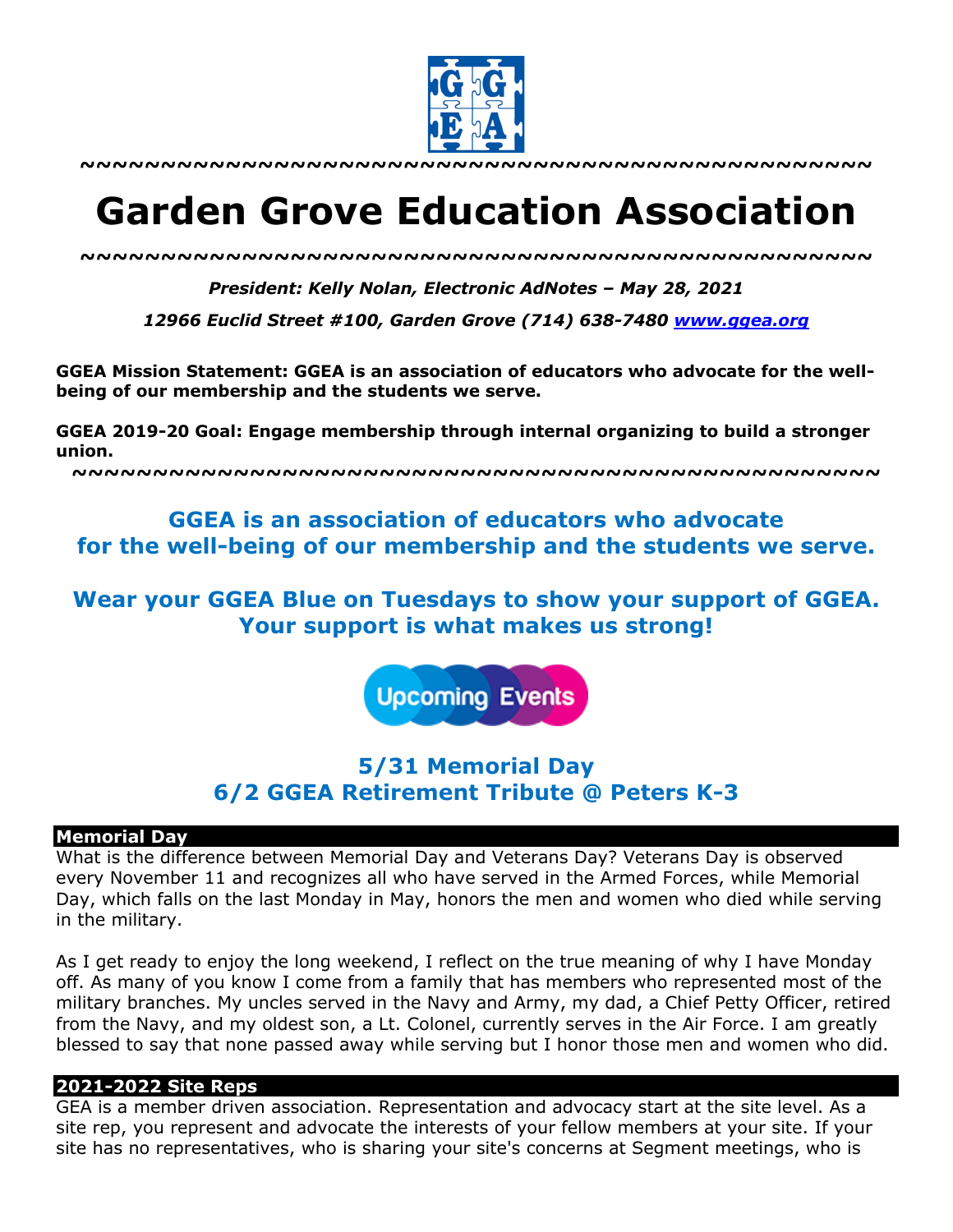disseminating information heard at both Segment and Rep Council meetings? Who is representing you in a disciplinary meeting with your administration? We are all members of this union, GGEA. Many times we are asked, "what is GGEA doing for me?" If we are all part of GGEA, shouldn't we be asking ourselves, what am I doing for GGEA? Representation helps build a stronger union.

Please send your continuing and new site reps' names via email to: **jennyg@ggea.org** as soon as possible.

## **GGEA Committees**

Do you want to be more involved in your union but not quite sure how? Perhaps you'd be interested in one of our committees. Below you will find a link listing the various committees. Do you have ideas for guest speakers, professional development, workshops that a committee can host and bring to our membership? Look over the list and if you have further questions, please feel free to contact me. You might even want to try out several different committees to see what interests you the most. Committees meet on various days of the month.

**https://files.constantcontact.com/ea1a5c0d001/24575fce-e0ce-4ebe-bad5- 52840e60be6b.png**

## **2021-2022 Calendars/ for Certificated Personnel**

- *Calendar for K-12 and Preschool*
	- o **https://files.constantcontact.com/ea1a5c0d001/510b1f7c-ebd1-4e64 a71f-af50bf2bce1d.png**
- *Certificated Work Year Schedule*
	- o **https://files.constantcontact.com/ea1a5c0d001/083fff52-b7e2-4c3a-975e-0c028d62a52b.png**
- *Calendar for Adult Education*
	- o **https://files.constantcontact.com/ea1a5c0d001/f2641207-f0bf-4304 adbf-1b872ed4f19d.png**
- *2021-2022 Schedule*
	- o **https://files.constantcontact.com/ea1a5c0d001/8ccea3f3-43ac-4508- 8773-4e20e2f71995.png**

## **2021-2022 Salary Schedules**

Please find Adult Education, Preschool, and Teachers' Annual Salary Schedule links attached.

- **Adult Ed & Preschool**
	- o **https://files.constantcontact.com/ea1a5c0d001/98f36f4d-d4a6-40dd-9266-d988fb66fc9f.png**
- **Teachers:**
	- o **https://files.constantcontact.com/ea1a5c0d001/bf93ced0-885e-425dbf51-5a0be44b6385.png**
	- o **https://files.constantcontact.com/ea1a5c0d001/add35813-4221-4b27 aeba-77c3dbe910c7.png**

## **When Will I See the 2% On Schedule & the 1.75% Off Schedule?**

You will see the 2% on schedule increase in your May paycheck. The 2% Retro on schedule and the 1.75% off schedule will be seen in your June check